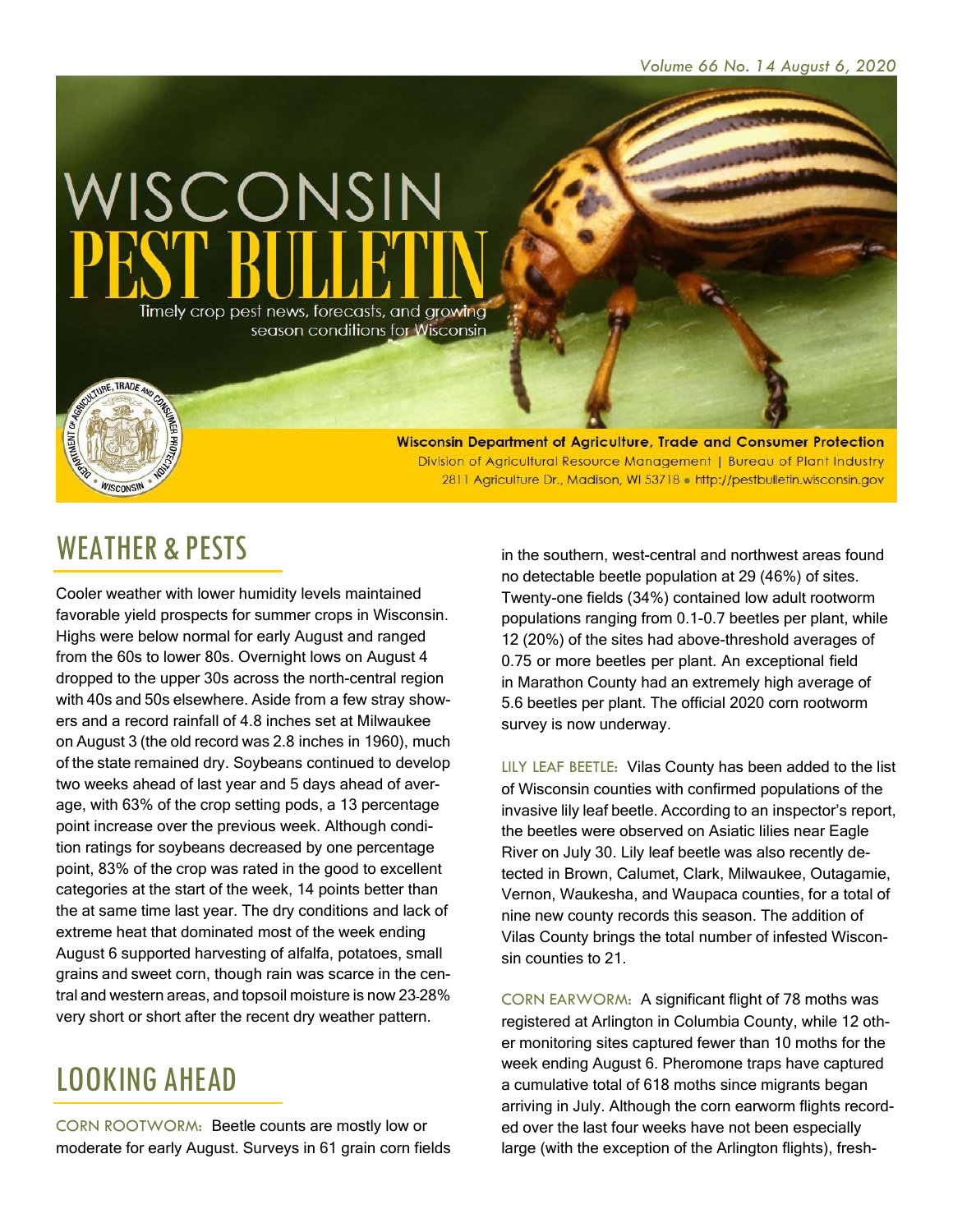market sweet corn growers should continue to monitor silking sweet corn fields and follow corn earworm flight reports through early September.



Corn earworm larva

Krista Hamilton DATCP

SOYBEAN APHID: Densities remain generally low. Although a few soybean fields have developed populations of 50-150 aphids per plant since late July, most fields have average counts below 20 aphids per plant. Final aphid treatments, if required, must be applied before the R5.5 growth stage to provide any economic benefit.

WESTERN BEAN CUTWORM: Trap counts have begun to decline at southern and central locations, signaling the end of the moth flight period. A total of 776 moths were captured July 30-August 5, compared to 1,589 the week before. The cumulative state count is now 3,455 moths in 58 traps, or an average of 60 per trap. Results of the 2020 survey are summarized in the map on page 119.

EUROPEAN CORN BORER: Summer moth emergence has peaked across the southern half of the state. Larval development is variable at this time, with  $1<sup>st</sup>$  to  $4<sup>th</sup>$ -instar caterpillars observed in the past week. Controls directed against second-generation larvae must be applied during the period after egg hatch and before the caterpillars bore into corn stalks and ears, prior to the accumulation of 2,100 degree days (modified base 50°F). The treatment window for second-generation larvae will close by August 20 in southern Wisconsin.

# CORN

CORN ROOTWORM: DATCP's annual beetle survey is now in progress. Counts in the 61 grain corn fields samp-

## DEGREE DAYSJANUARY 1- AUG 5

| <b>LOCATION</b>                                    | 50°F                         | 2019                         | <b>NORM</b>          | $40°$ F                      |
|----------------------------------------------------|------------------------------|------------------------------|----------------------|------------------------------|
| Dubuque, IA                                        | 2073                         | 2044                         | 1907                 | 3269                         |
| Lone Rock                                          | 1851                         | 1856                         |                      | 3004                         |
| <b>Beloit</b><br>Sullivan<br>Madison<br>Juneau     | 1938<br>1785<br>1891<br>1703 | 1891<br>1745<br>1867<br>1677 | 1936<br>1829<br>1846 | 3113<br>2910<br>3040<br>2790 |
| Racine                                             | 1727                         | 1584                         | 1731                 | 2838                         |
| Waukesha                                           | 1792                         | 1713                         |                      | 2903                         |
| Milwaukee                                          | 1757                         | 1653                         |                      | 2863                         |
| <b>Hartford</b>                                    | 1666                         | 1649                         |                      | 2745                         |
| Appleton                                           | 1745                         | 1649                         | 1643                 | 2814                         |
| Green Bay                                          | 1700                         | 1603                         |                      | 2746                         |
| <b>Big Flats</b><br>Hancock<br><b>Port Edwards</b> | 1714<br>1630<br>1637         | 1642<br>1578<br>1574         | 1791<br>1756         | 2801<br>2690<br>2701         |
| La Crosse                                          | 1874                         | 1814                         | 2018                 | 3017                         |
| <b>Eau Claire</b>                                  | 1870                         | 1721                         | 1816                 | 2987                         |
| Cumberland                                         | 1487                         | 1457                         | 1695                 | 2502                         |
| <b>Bayfield</b>                                    | 1377                         | 1263                         |                      | 2334                         |
| Wausau                                             | 1431                         | 1385                         | 1659                 | 2431                         |
| Medford                                            | 1384                         | 1356                         | 1518                 | 2385                         |
| Crivitz                                            | 1558                         | 1497                         | 1296                 | 2551                         |
| Crandon                                            | 1388                         | 1368                         |                      | 2344                         |

*Method: Modified B50; Modified B40 as of January 1, 2020. NORMALS based on 30-year average daily temps, 1981-2010.*

led July 30-August 1 were generally low to moderate, with 21 fields (34%) averaging from 0.1-0.7 beetles per plant and 29 (46%) of sites having no detectable beetle population. Above-threshold averages of 0.75 or more beetles per plant were observed at 12 (20%) of the sites, including very high counts of 3.0-5.6 beetles per plant recorded in Dodge, Green Lake and Marathon counties.

Corn producers should be aware of the potential for corn rootworm adults to redistribute from earlier silking fields to later-planted fields as beetle emergence continues. Now is the time to scout to determine this season's beetle pressure and to forecast the risk of larval root injury to continuous corn in 2021.

WESTERN BEAN CUTWORM: Moth counts have declined at southern and central monitoring locations. The trap in Green Lake County that captured 231 moths last week caught 67 this week, and numbers fell at 49 of DATCP's 58 monitoring sites. The network's total weekly capture of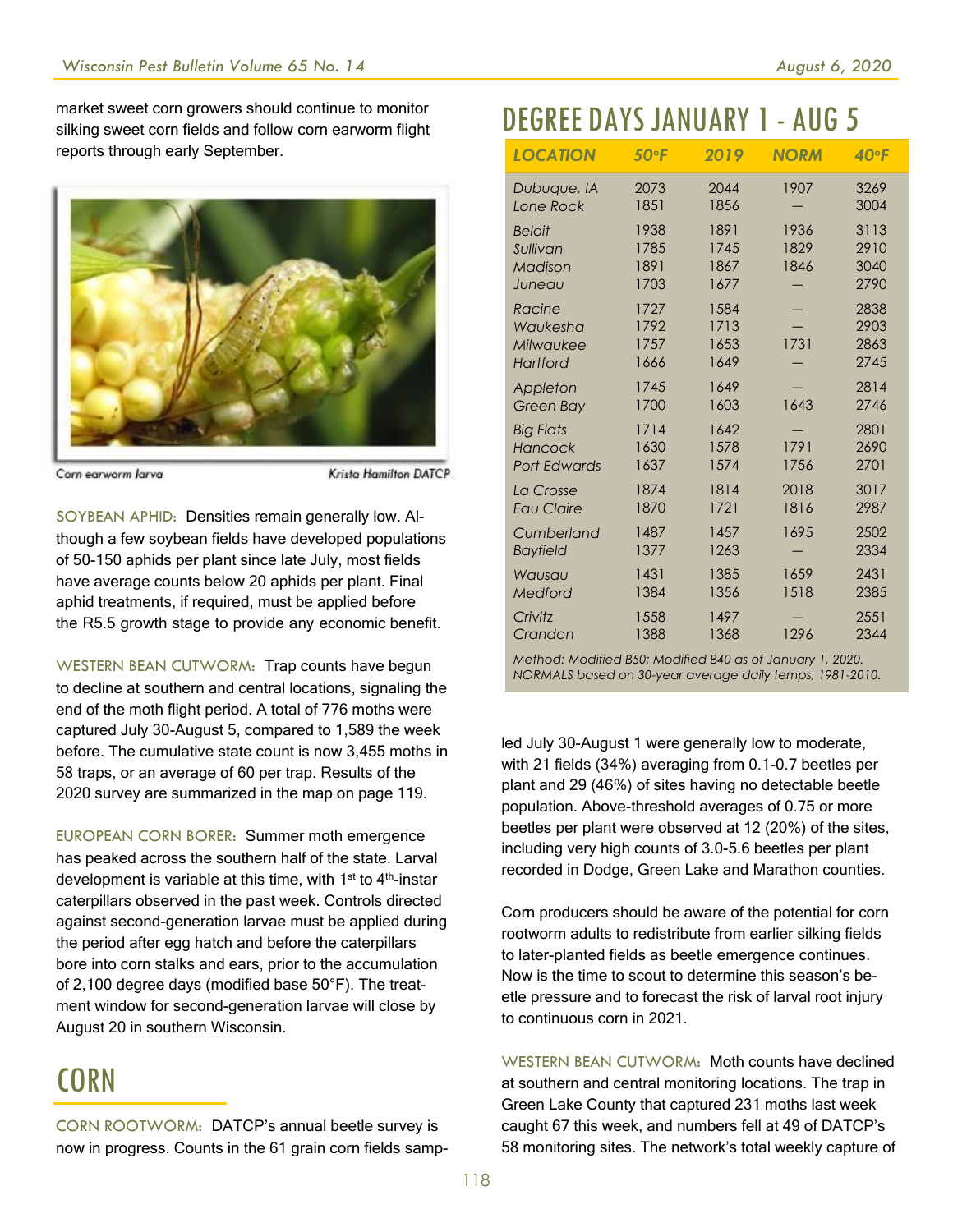776 moths is a sharp decrease from 1,589 last week when the flight peaked at many locations. As of August 6, the state cumulative total is 3,455 moths in 58 traps (60 per trap average.) The highest individual count for the seven-week monitoring period is 342 moths near Princeton in Green Lake County. Larvae produced by the annual flight were recently observed in Adams, Buffalo, and Trempealeau counties.

#### Western Bean Cutworm Moth Counts 2020



EUROPEAN CORN BORER: The treatment window for second-generation larvae will close in two weeks across southern and portions of central Wisconsin. Final inspections should be performed before degree day accumulations surpass 2,100 (modified base 50°F) and larvae begin boring into corn stalks. The predominant larval stages found this week were the  $2<sup>nd</sup>$  and 3 rd instars.

CORN EARWORM: Migration flights continued during the first week of August. The highest pheromone trap count reported was 78 moths at Arlington in Columbia County, while other monitoring sites captured fewer than 10 moths. The earworm caterpillars noted August 3-5 in the westcentral and central areas were about ¾-1¼ inches long. Routine scouting for larvae should be underway in fresh market and processing sweet corn.



Northern corn rootworm

**Tracy Schilder DATCP** 

JAPANESE BEETLE: This insect is still common on silks in cornfield margins. The highest beetle pressure noted during recent surveys has been in Crawford, Grant, Green, Lafayette, Dunn and Pepin counties in the southwest and west-central districts. As a reminder, a fieldwide average of three or more beetles per ear is considered high and may be a concern for fields not yet pollinated.

REDHEADED FLEA BEETLE: This flea beetle has been unusually common on a variety of crops and nursery plants this summer. Surveys on July 30 in Marathon County found particularly heavy populations. According to the field specialist's report, the beetles were abundant on corn leaves (<5-8 per leaf), where they were causing noticeable windowpane injury. Leaf feeding by this species is usually not damaging to reproductive corn, but fruits, vegetables and nursery stock in northern and central Wisconsin should be monitored for late-season flea beetle defoliation.



Redheaded flea beetles feeding on corn leaf

Randy Wendler DATCP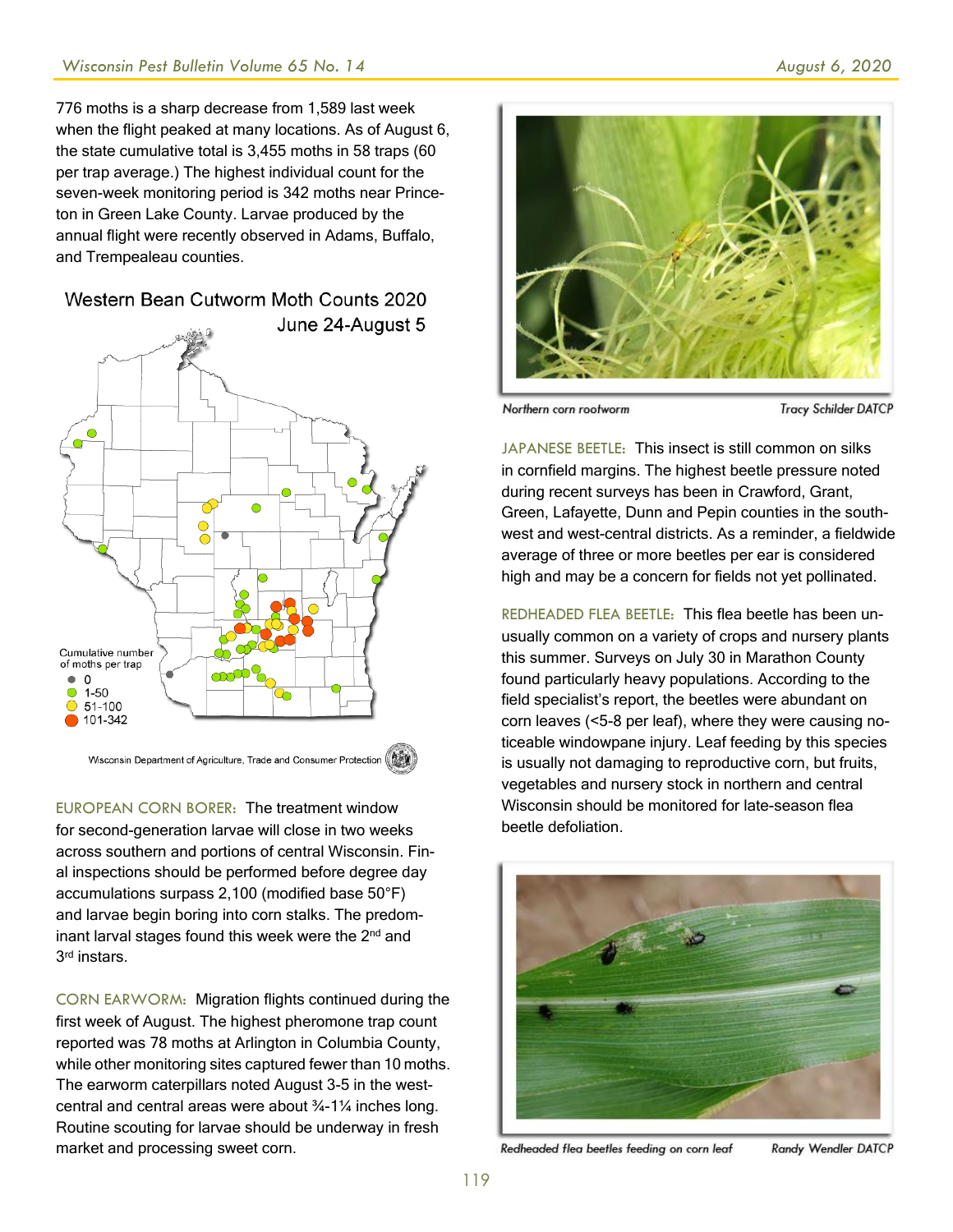# **SOYBEANS**

SOYBEAN APHID: Surveys conducted from July 20- August 5 found low to moderate aphid densities. Counts in 166 soybean fields ranged from 0-141 aphids per plant, but the vast majority of sites (91%) had averages below 20 aphids per plant. Only seven of the fields, primarily in the west-central counties, showed moderate counts above 50 aphids per plant.

Soybean producers and crop advisors are reminded that insecticide treatment is not warranted until the threshold of 250 aphids per plant on 80% of the plants throughout the field has been exceeded. Although there may be exceptions, fieldwide average counts have not surpasssed this level in any soybean field surveyed by DATCP this summer.



Soybean aphids

Krista Hamilton DATCP

All soybeans should be examined next week to evaluate aphid densities. Final treatments must be applied before the R5.5 growth stage to provide any economic benefit.

JAPANESE BEETLE: Emergence has peaked for the season, but adult Japanese beetles continue to cause variable damage to soybeans throughout much of the state. Defoliation levels in nearly all fields surveyed since late July have been below the 20% economic threshold for soybeans in the seed-filling stages, but economic defoliation ranging from 20-60% has been observed at a few southwestern sites (Crawford, Grant, Lafayette, and Richland counties), as well as in one Clark County field. Japanese beetles were collected in sweep nets in 133 of the 166 fields sampled (80%) from July 20-August 5, with counts ranging from 1-138 beetles per 100 sweeps. The

highest counts were recorded in western Wisconsin soybeans, and in Clark County.



Japanese beetles feeding on soybean leaf **Krista Hamilton DATCP** 

SOYBEAN DEFOLIATORS: Defoliation by grasshoppers, green cloverworms, Japanese beetles, leafrollers, redheaded flea beetles and stink bugs is prevalent, particularly around the perimeters of fields. A combined defoliation rate exceeding 20% for soybeans in the seed-filling stages may justify treatment if the insects are actively feeding and damage is expected to intesify. Defoliation estimates should be based on all parts of the soybean canopy (not just the injured portion) to avoid overestimating leaf injury and thus making unnecessary insecticide applications.



Obliquebanded leafroller

Randy Wendler DATCP

TWO-SPOTTED SPIDER MITE: Reports indicate mite populations are increasing in soybeans, orchards and nurseries following the dry weather trend of late July. DATCP surveys have found evidence of mites in soybeans in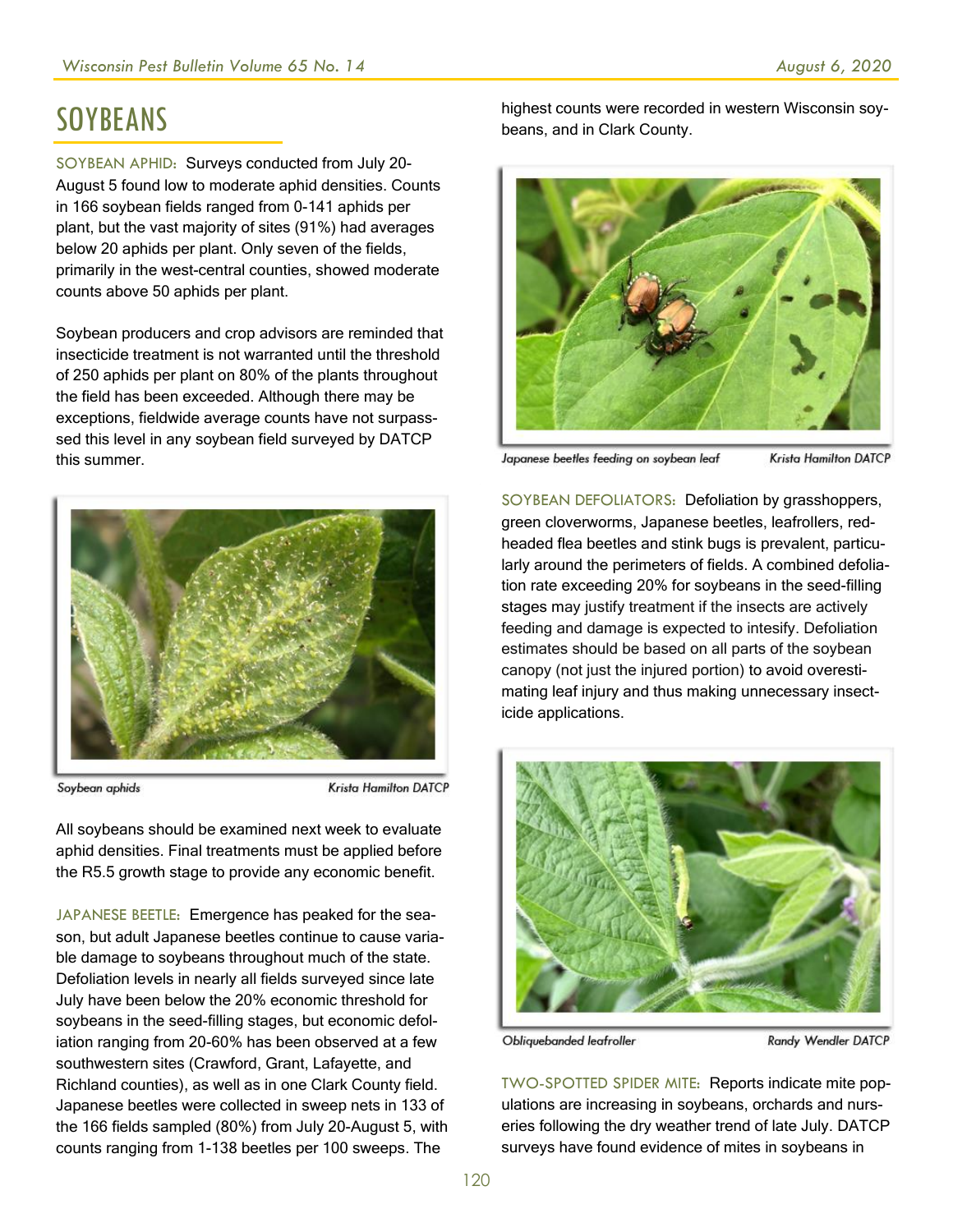scattered areas of the state, and infestations are expected to persist as long as dry conditions continue. Scouting for mites and other soybean pests is suggested through mid-August. As is the case with the soybean aphid, treatment for mites is not beneficial after the R5 to R5.5 or full pod growth stages.

#### **FRUITS**

CODLING MOTH: Significant moth flights continued in several eastern and southern Wisconsin locations. Abovethreshold counts exceeding 5 moths per trap were registered in 9 of 25 cooperating orchards during the period ending August 5. Additional late-season spot treatments may be necessary for orchard blocks where this pest remains abundant. Control of second-generation CM is important since the larvae can continue to emerge and damage fruits even after the apples are in storage.



Codling moth damage

simplycitysoil.wordpress.com

APPLE MAGGOT: Most monitoring sites captured fewer AM flies compared to the previous week. The high count was reported from Malone in Fond du Lac County where nine flies were trapped on a baited red sphere. Emergence has likely peaked in all but the far northern counties, but Apple maggot controls may need to be maintained through the first week of September if flies are being captured at the rate of one fly per trap per week on unbaited traps or five flies per trap per week on baited traps.

OBLIQUEBANDED LEAFROLLER: Oviposition by the summer flight of moths is underway. In contrast to spring caterpillars that primarily feed on vegetative tissue, late-season larvae are more damaging, as they infest ripening fruit. Effective management of the summer

generation in August will reduce the overwintering population and next year's spring brood. Orchard IPM Specialist John Aue recommends a 3-5% fruit injury rate as the treatment threshold and suggests a trapping density of two traps per 20 acres to determine where to direct treatments.



Obliquebanded leafroller larvae

Krista Hamilton DATCP

STINK BUG: Late-season activity is increasing. Apple growers should continue to scout fruits for the dimples or dark, irregular circular depressions typical of stink bug feeding, and flag sites with multiple depressions on the same fruit or tree. Spot treatment is usually adequate if damage is light or limited to specific orchard areas of blocks.



**BMSB** nymphs on blackberries **Bernadine Strik Oregon State University** 

SAN JOSE SCALE: Monitoring for second-generation crawlers is suggested through late August. Damage by this pest can increase exponentially from one generation to the next, and problems may persist through mid-September. As harvest begins, it is recommended that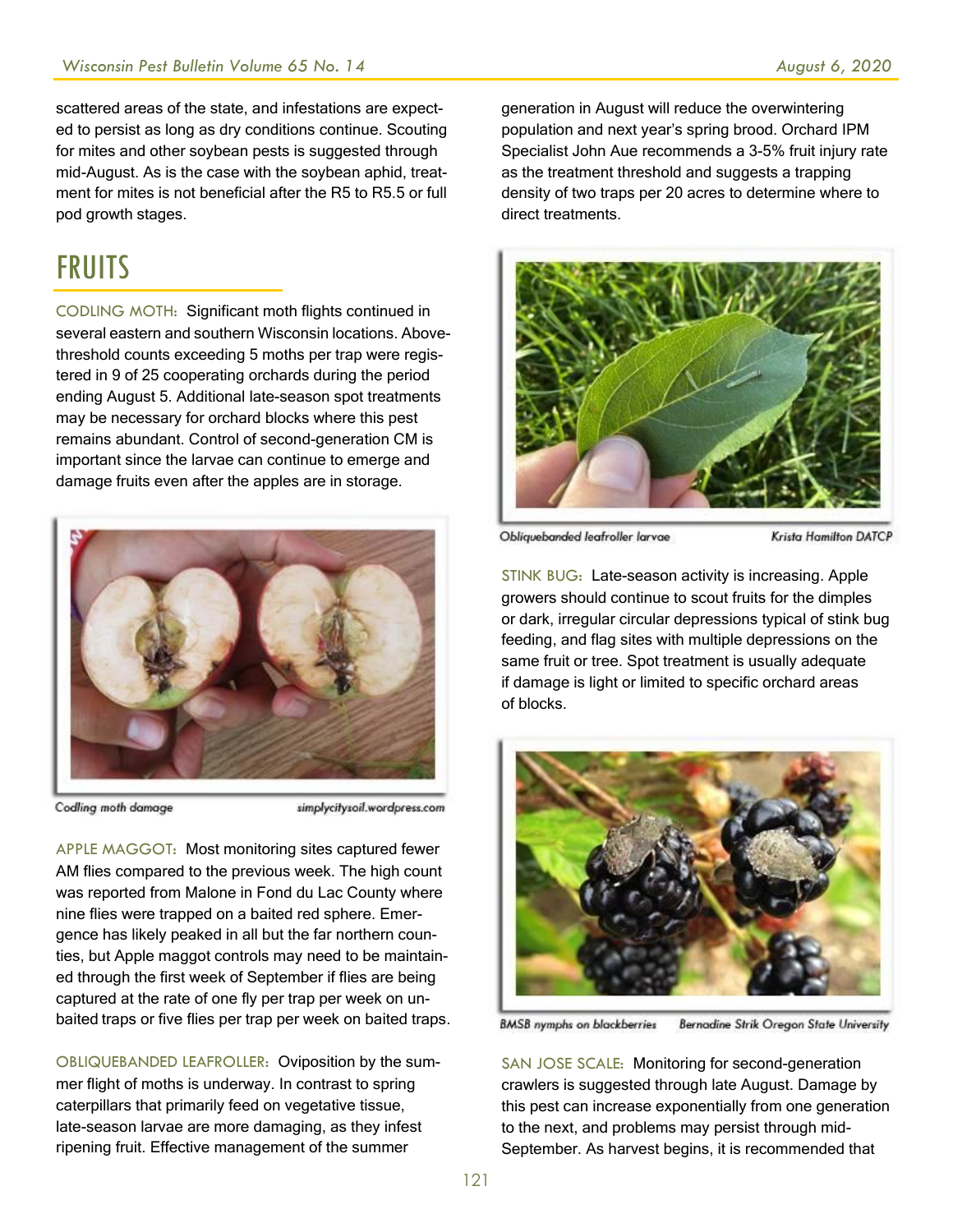growers examine fruits for the "black cap stage" adults and maintain tape on infested limbs. A count of 10-15 scale crawlers over a few days or 10 crawlers on one tape may warrant application.

## VEGETABLES

SQUASH BUG: All stages of this pest were observed this week on melons, pumpkins and squash in several community gardens. Most cucurbit crops have matured beyond the critical period of control (seedling and flowering stages), but squash bug feeding will persist through fall, causing aesthetic damage and, in extreme cases, killing plants. Disposing of all cucurbit foliage and plant debris around the garden will eliminate overwintering sites and help reduce next year's population.



Squash bug nymph

**Krista Hamilton DATCP** 

ONION MAGGOT: Emergence of late-summer flies is expected to begin soon in advanced southern Wisconsin locations, following the accumulation of 3,230 degree days (base 40°F). Larvae from this third and final generation will overwinter in cull onions or bulbs left behind in fields. Thorough fall clean-up and rotating to a non-crop host are recommended if onion maggot problems occurred this season. Onion maggot degree days as of August 5 were: Beloit 3,113, Madison 3,040, Eau Claire 2,987, Green Bay 2,746, and Hancock 2,690.

LATE BLIGHT: Regular monitoring of plants for signs of infection and regular treatment of fields on a five- to seven-day schedule is advised in order to prevent this disease from developing in tomato and potato crops as harvest accelerates. No cases of late blight have been confirmed in any Wisconsin potato field or home garden this season, but all potato growing areas in the state have exceeded the threshold for late blight management and fungicidal protection of susceptible tomato and potato crops is recommended by UW at this time.



Late blight lesions on tomato

Krista Hamilton DATCP

CABBAGE LOOPER: Scouting should continue through early September. A 10% infestation rate is the suggested treatment threshold from early heading until harvest to protect the market quality of cabbage. The same threshold applies to broccoli and cauliflower once flowers or curds begin to develop. Larval damage to cole crops appears to be less common this season compared to 2019.

# NURSERY & FOREST

MAGNOLIA SCALE: Adult scales were found on a variety of magnolia trees at nurseries in Racine and Waukesha counties. The mature stage of the scale is becoming more apparent as the wax of the nymphs fade. Late August to early September is the recommended time to treat the newly hatched crawlers; proper timing of the application is critical. If warranted, horticultural oils, systemic insecticides, or insect growth regulators labeled specifically for soft scales should target the crawler stage. Soaps can be effective against the immatures, but usually have little effect on the adults.

DOGWOOD SAWFLY: Larvae were observed on the foliage of redosier dogwoods in La Crosse County. At this time of year, defoliation has usually progressed to the point that most leaf tissue has been fully consumed and only the midvein remains. Chemical control is effecttive against early-instar larvae (less than ¾ inch), but that treatment window has closed for this season. Varieties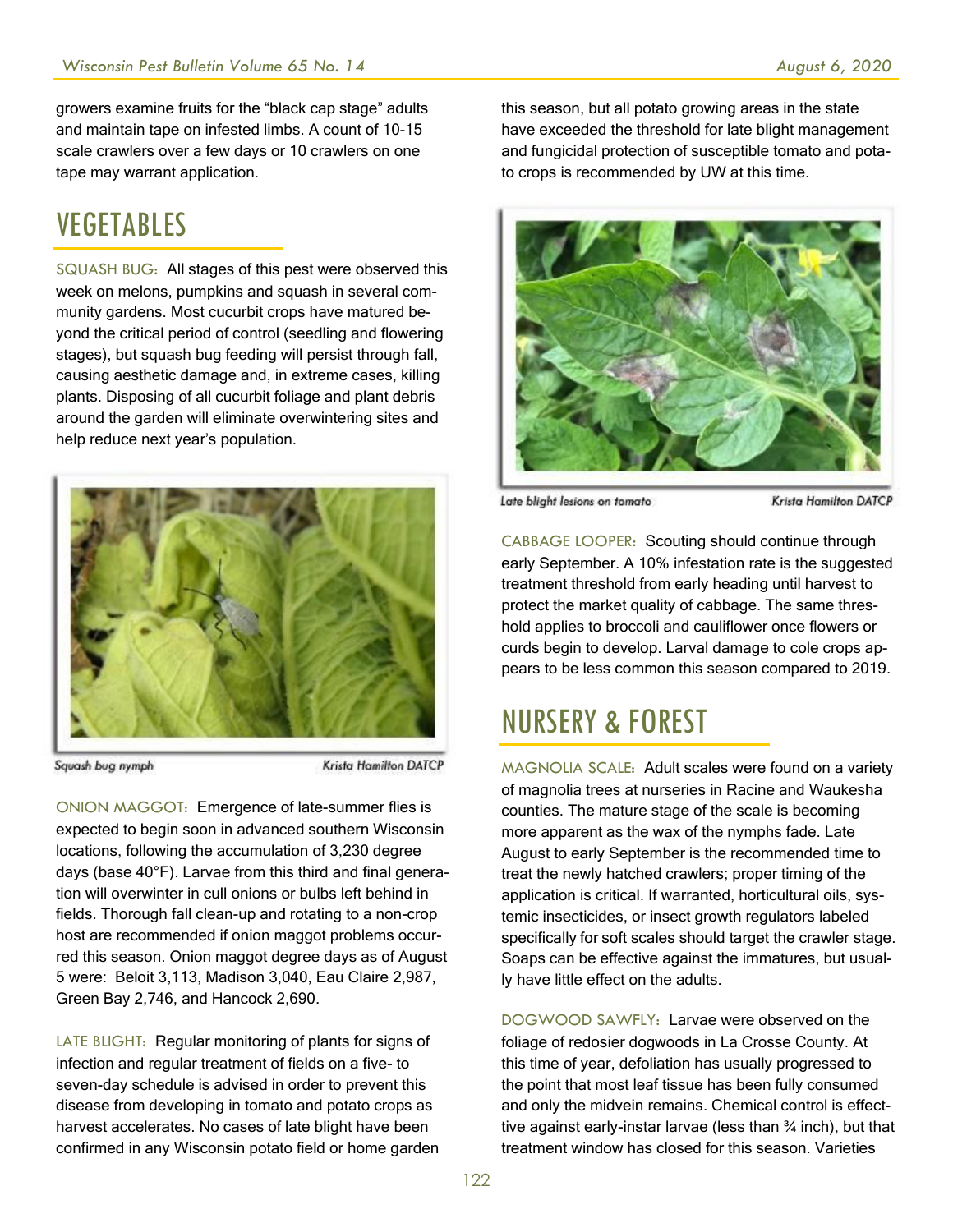most susceptible to sawfly infestation are the gray and redosier dogwoods.



Dogwood sawfly larvae on redosier dogwood Konnie Jerabek DATCP

BIRCH LEAFMINER: River birch trees at a nursery grower in Dane County were exhibiting the noticeable blotches associated with this leaf-mining sawfly. The larval stages of the birch leafminer feed between upper and lower leaf surfaces, causing brown blotchy mines to form in the leaves as they mature. Heavy infestations may lead to noticeable defoliation and leaf drop, but the mortality risk is low and chemical control is rarely warranted. Additionally, river birch trees are less susceptible to birch leafminer than are other birch species.



**Birch leafminer** 

Shanon Hankin DATCP

JAPANESE BEETLE: Nursery operators and homeowners continue to report damage to linden trees, roses, and numerous other ornamental plants. Adequate soil moisture levels favored grub survival from last season and may be one of the factors contributing to the localized

outbreaks this season. Peak emergence has occurred in most areas and populations should begin to decline by the end of the month.

BROWN MARMORATED STINK BUG: A third-instar nymph was found at a nursery grower on 'Ann' magnolia in Dane County. It was unclear if the nymph was using magnolia as a host, but it is a possibility given BMSB's very broad host range. While BMSB is considered a serious emerging threat to Wisconsin field, fruit and vegetable crops, it's potential to damage nursery stock remains unknown. Nursery managers and homeowners who suspect BMSB are encourage to send a photo or physical sample to PJ Liesch [pliesch@wisc.edu](mailto:pliesch@wisc.edu) at the UW-Madison Insect Diagnostic Lab.

LILY LEAF BEETLE: Nursery inspectors observed larvae of this relatively new invasive pest in Vilas County on Asiatic lily. The adult beetles are bright red and conspicuous, while the larvae can be found by inspecting lily leaves for defoliation. Leaf feeding by LLB larvae may become severe and, without intervention, will eventually kill the plant.



Lily leaf beetle larva

**Timothy Allen DATCP**